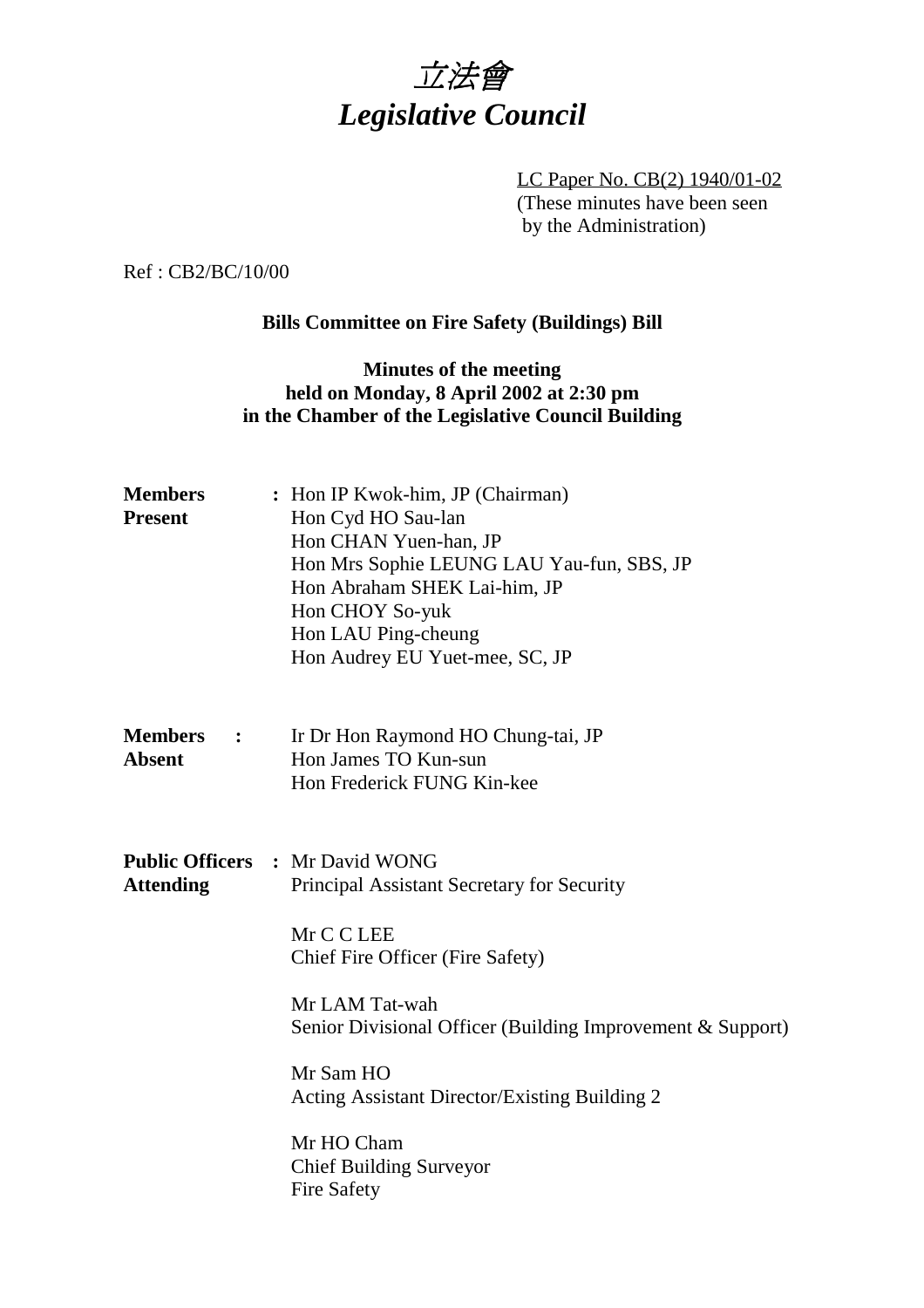|                                      | Mr Sunny CHAN<br><b>Senior Government Counsel</b>         |
|--------------------------------------|-----------------------------------------------------------|
|                                      | Ms Stella CHAN<br><b>Government Counsel</b>               |
|                                      | Mr Damian CHAN<br><b>Assistant Secretary for Security</b> |
| <b>Clerk</b> in<br><b>Attendance</b> | : Mrs Sharon TONG<br>Chief Assistant Secretary (2) 1      |
| <b>Staff</b> in<br><b>Attendance</b> | : Miss Anita HO<br><b>Assistant Legal Adviser 2</b>       |
|                                      | Miss Mary SO<br>Senior Assistant Secretary (2) 8          |

#### **I. Meeting with the Administration**

The Bills Committee deliberated (Index of proceedings attached at **Annex**).

2. The Bills Committee requested the Administration to provide a response to the following issues raised by members at the meeting -

- a) To examine whether clause 13(3) needed to be amended so as to give more flexibility to the court to ensure that the court may, due to unforeseeable difficulties, consider factors other than the compliance with the requirements of the relevant fire safety direction or fire safety compliance order when dealing with an application for revocation of a prohibition order;
- b) To provide information on ordinance(s) which contained provisions similar to clause 13(3);
- c) To seek views from the Law Society of Hong Kong regarding the effect of clause 14 on prospective property buyers;
- d) To consider issuing a notice to each of the owners of the building individually in the event that an order referred to in clause 14(2) had been made against the owners' corporation;
- e) To advise on whether a prior notice to owners or occupiers of the intended entry would be a more appropriate measure for authorized officers to enter and inspect the premises without warrant;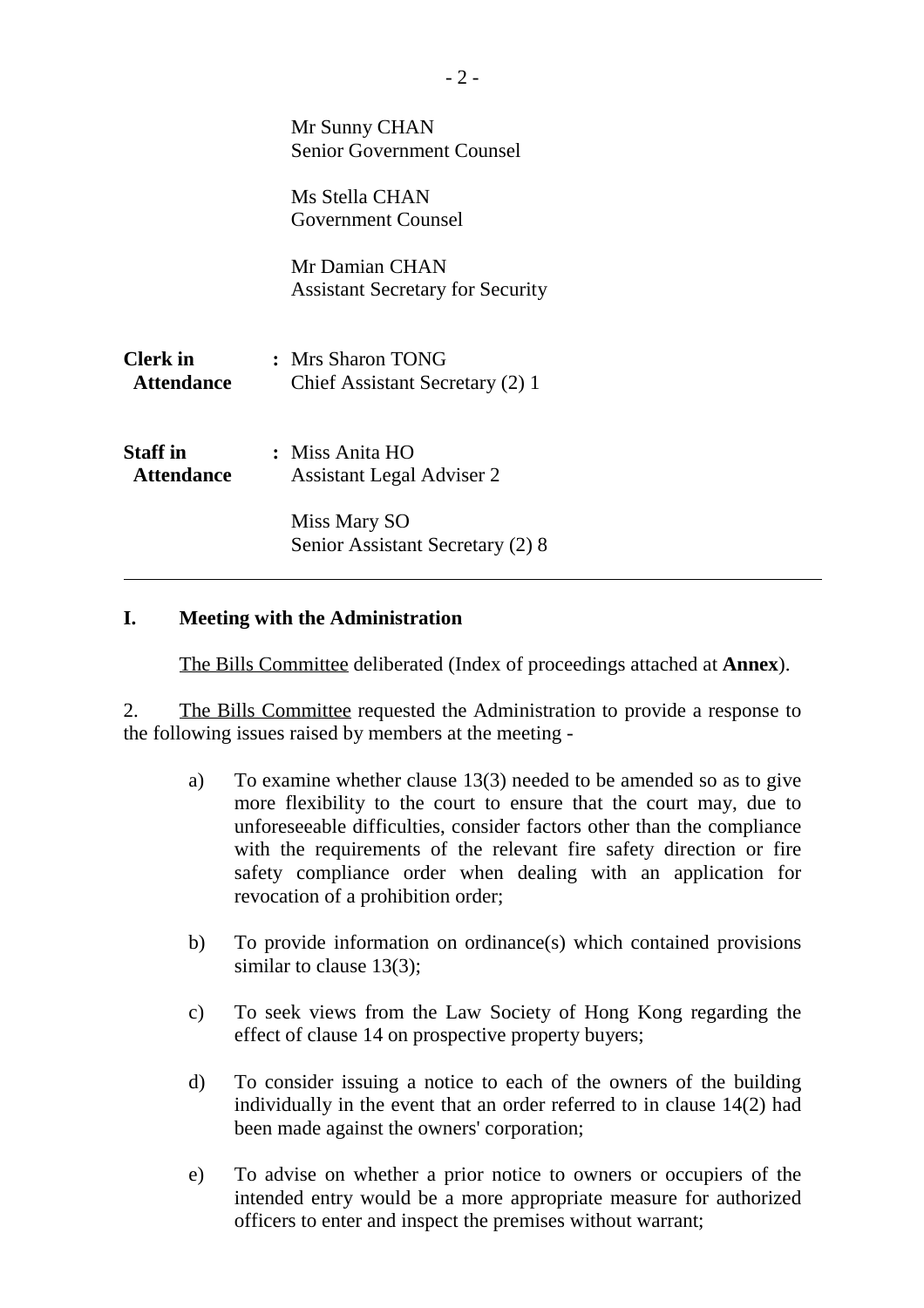- f) To advise on whether owners or occupiers would commit an offence under clause 18 if they refused authorized officers to enter their premises without a warrant to carry out inspection work; and
- g) To consider the appropriateness of including all police officers as authorized officers in enforcing the Bill

### **II. Dates of next meetings**

- 3. Members agreed that the next two meetings be held on
	- a) 29 April 2002 at 2:30 pm; and
	- b) 10 May 2002 at 8:30 am

to continue examining the Bill clause-by-clause.

4. There being no other business, the meeting ended at 4:34 pm.

Council Business Division 2 Legislative Council Secretariat 14 May 2002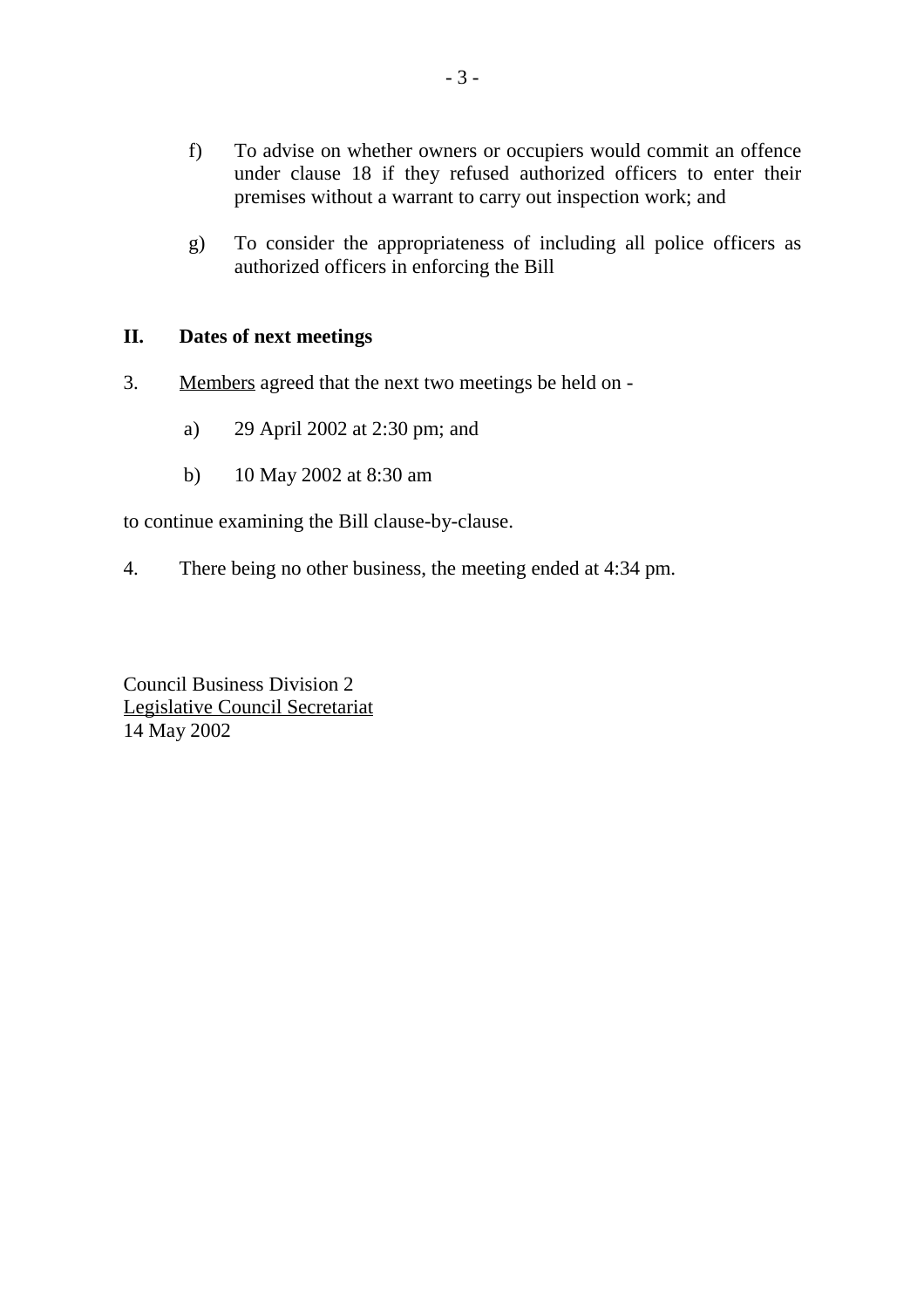## **Proceedings of the meeting of the Bills Committee on Fire Safety (Buildings) Bill on Monday, 8 April 2002, at 2:30 pm in the Chamber of the Legislative Council Building**

| <b>Time</b>   | <b>Speaker</b> | Subject(s)                                                                                                                                                                                                                                                                                                                                                                      | <b>Action</b> |
|---------------|----------------|---------------------------------------------------------------------------------------------------------------------------------------------------------------------------------------------------------------------------------------------------------------------------------------------------------------------------------------------------------------------------------|---------------|
|               |                |                                                                                                                                                                                                                                                                                                                                                                                 | required      |
| $0000 - 0224$ | Chairman       | Welcoming remarks and continuing clause-by-<br>clause examination of the Bill                                                                                                                                                                                                                                                                                                   |               |
|               |                | Clause 13 - Right to apply to District Court for<br>revocation of prohibition order                                                                                                                                                                                                                                                                                             |               |
| 0302 - 0330   | Ms Audrey EU   | Reason(s) for stipulating in clause $13(1)(b)$ that<br>owner or occupier might apply to the District<br>Court for revocation of the prohibition order<br>relating to the building or part of a building if<br>the relevant enforcement authority failed to<br>issue a certificate of compliance within 28 days<br>after the request was made                                    |               |
| 0331 - 0439   | Admin          | Ditto                                                                                                                                                                                                                                                                                                                                                                           |               |
| $0440 - 0542$ | Ms Audrey EU   | Ditto                                                                                                                                                                                                                                                                                                                                                                           |               |
| $0543 - 0708$ | Admin          | Ditto                                                                                                                                                                                                                                                                                                                                                                           |               |
| $0709 - 0811$ | Ms Audrey EU   | Ditto                                                                                                                                                                                                                                                                                                                                                                           |               |
| 0812 - 0859   | Chairman       | Ditto                                                                                                                                                                                                                                                                                                                                                                           |               |
| 0900 - 1143   | Admin          | Ditto                                                                                                                                                                                                                                                                                                                                                                           |               |
| $1144 - 1303$ | Chairman       | Ditto                                                                                                                                                                                                                                                                                                                                                                           |               |
| 1304 - 1411   | Ms Cyd HO      | Whether clause $13(3)$ was too restrictive as it<br>stipulated that the District Court must refuse an<br>application for revocation of the prohibition<br>order on the sole basis that the requirements of<br>the relevant fire safety direction or fire safety<br>compliance order had not been complied with,<br>irrespective of whether such requirements were<br>reasonable |               |
| 1412 - 1516   | Chairman       | Ditto                                                                                                                                                                                                                                                                                                                                                                           |               |
| 1517 - 1839   | Admin          | Ditto                                                                                                                                                                                                                                                                                                                                                                           |               |
| 1840 - 2019   | Ms Cyd HO      | The concern that clause $13(3)$ would deprive<br>owners or occupiers the opportunity to appeal<br>against the District Court's decision to refuse<br>their applications for revocation of prohibition<br>order, despite the provisions in clauses 6 and 7,<br>having regard to an incident whereby a fire<br>safety compliance order was issued to the wrong<br>owners          |               |
| 2020 - 2308   | Admin          | Ditto                                                                                                                                                                                                                                                                                                                                                                           |               |
| 2309 - 2516   | Ms Cyd HO      | Ditto                                                                                                                                                                                                                                                                                                                                                                           |               |
| 2517 - 2809   | Admin          | Ditto                                                                                                                                                                                                                                                                                                                                                                           |               |
| 2810 - 2824   | Chairman       | Whether "within 28 days" referred to in clause<br>$13(1)(b)$ could be shortened                                                                                                                                                                                                                                                                                                 |               |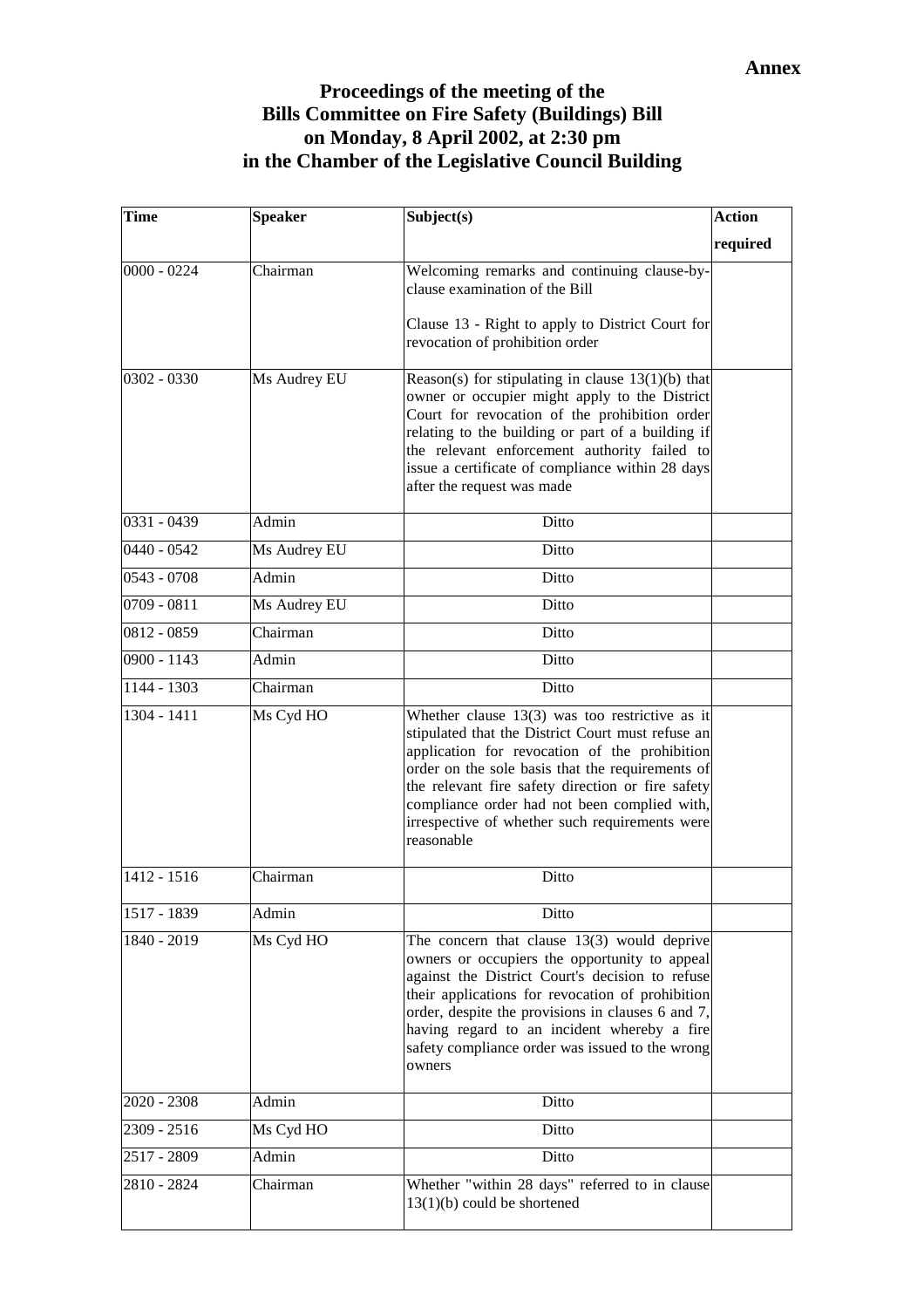| <b>Time</b>   | <b>Speaker</b>   | Subject(s)                                                                                                                                                                                                                                                                                                                                                                                 | Action                                   |
|---------------|------------------|--------------------------------------------------------------------------------------------------------------------------------------------------------------------------------------------------------------------------------------------------------------------------------------------------------------------------------------------------------------------------------------------|------------------------------------------|
|               |                  |                                                                                                                                                                                                                                                                                                                                                                                            | required                                 |
| 2825 - 2925   | Admin            | Ditto                                                                                                                                                                                                                                                                                                                                                                                      |                                          |
| 2926 - 2953   | Chairman         | Ditto                                                                                                                                                                                                                                                                                                                                                                                      |                                          |
| 2954 - 3132   | Admin            | Ditto                                                                                                                                                                                                                                                                                                                                                                                      |                                          |
| $3133 - 3426$ | Ms Audrey EU     | Ditto                                                                                                                                                                                                                                                                                                                                                                                      |                                          |
| 3427 - 3739   | Admin            | Administration undertook to examine<br>The<br>whether clause $13(3)$ needed to be amended to<br>ensure that the court may, due to unforeseeable<br>difficulties, consider factors other than the<br>compliance with the requirements of the<br>relevant fire safety direction or fire safety<br>compliance order when dealing with an<br>application for revocation of a prohibition order | ✓<br>(Admin to<br>provide a<br>response) |
| 3740 - 3854   | Ms Cyd HO        | Whether provision similar to clause $13(3)$ was<br>provided for in other ordinances                                                                                                                                                                                                                                                                                                        |                                          |
| 3855 - 3951   | ALA <sub>2</sub> | Ditto                                                                                                                                                                                                                                                                                                                                                                                      |                                          |
| 3952 - 4325   | Admin            | Ditto                                                                                                                                                                                                                                                                                                                                                                                      |                                          |
| 4326 - 4359   | Ms Cyd HO        | The Administration should provide information<br>on ordinance(s) which contained provisions<br>similar to clause $13(3)$                                                                                                                                                                                                                                                                   |                                          |
| 4400 - 4404   | Admin            | The Administration agreed to Ms HO's request                                                                                                                                                                                                                                                                                                                                               | ✓<br>(Admin to<br>provide a<br>response) |
| 4405 - 4424   | Chairman         | Clause 14 - Registration of notice of fire safety<br>compliance order, etc. in the Land Registry                                                                                                                                                                                                                                                                                           |                                          |
| 4425 - 4728   | Ms Audrey EU     | Ditto                                                                                                                                                                                                                                                                                                                                                                                      |                                          |
| 4729 - 5206   | Admin            | Ditto                                                                                                                                                                                                                                                                                                                                                                                      |                                          |
| 5207 - 5317   | Ms Audrey EU     | Ditto                                                                                                                                                                                                                                                                                                                                                                                      |                                          |
| 5318 - 5431   | Admin            | Ditto                                                                                                                                                                                                                                                                                                                                                                                      |                                          |
| 5432 - 5448   | Chairman         | Ditto                                                                                                                                                                                                                                                                                                                                                                                      |                                          |
| 5449 - 5626   | Admin            | Ditto                                                                                                                                                                                                                                                                                                                                                                                      |                                          |
| 5627 - 5858   | Ms Audrey EU     | Views from the Law Society of Hong Kong<br>should be sought regarding the effect of clause<br>14 on prospective property buyers                                                                                                                                                                                                                                                            |                                          |
| 5859 - 5952   | Chairman         | Whether consideration could be given to issuing<br>a notice to each of the owners of the building<br>individually in the event that an order referred to<br>in clause $14(2)$ had been made against the<br>owners' corporation (OC)                                                                                                                                                        |                                          |
| 5953 - 010145 | Admin            | The Administration undertook to consider the<br>Chairman's suggestion                                                                                                                                                                                                                                                                                                                      | (Admin to<br>provide a<br>response)      |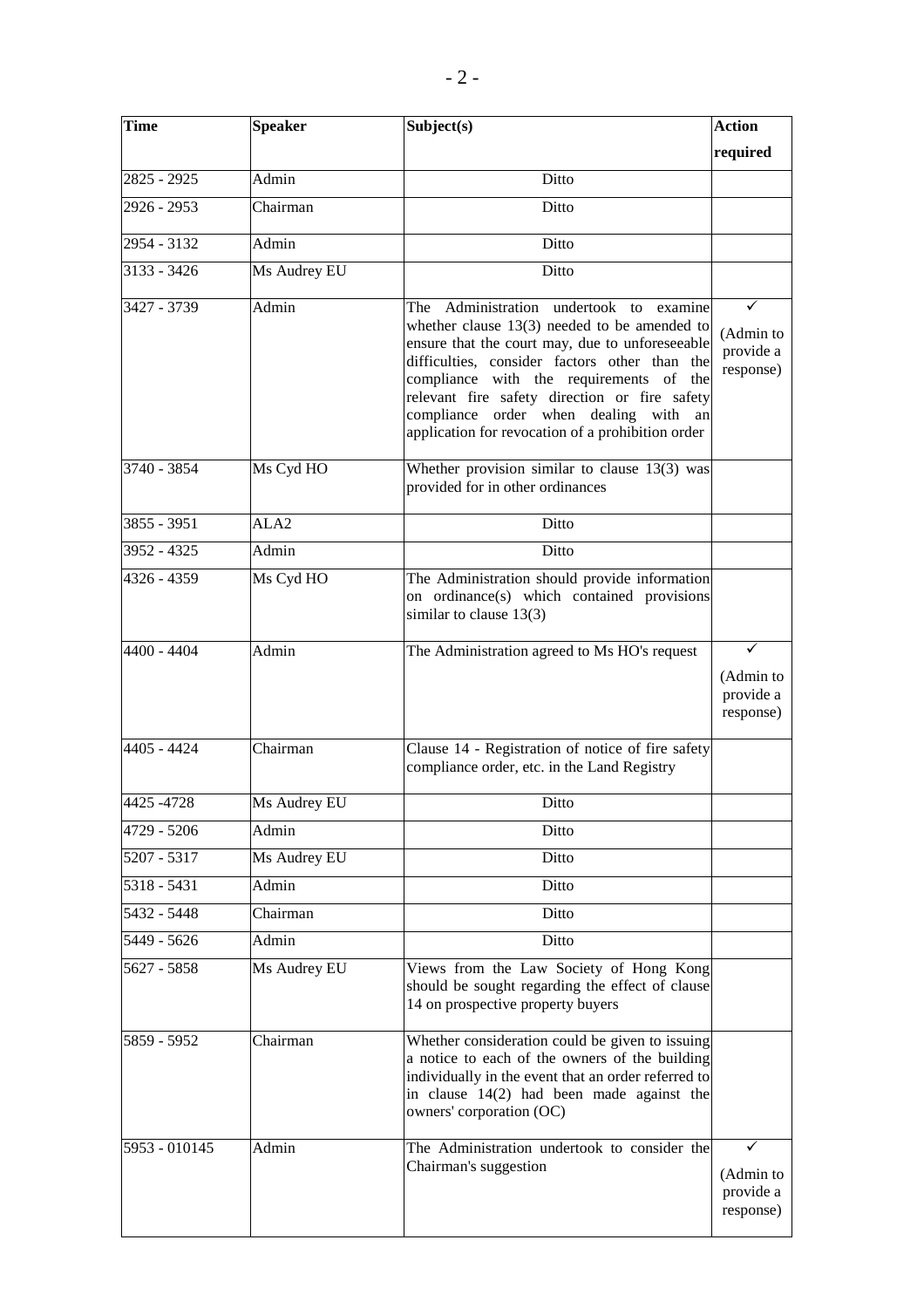| <b>Time</b>       | <b>Speaker</b>   | Subject(s)                                                                                                                                                                                                                                                                                                                                                                                                                                                                                                                                                 | <b>Action</b>                       |
|-------------------|------------------|------------------------------------------------------------------------------------------------------------------------------------------------------------------------------------------------------------------------------------------------------------------------------------------------------------------------------------------------------------------------------------------------------------------------------------------------------------------------------------------------------------------------------------------------------------|-------------------------------------|
|                   |                  |                                                                                                                                                                                                                                                                                                                                                                                                                                                                                                                                                            | required                            |
| 010146 - 010241   | Chairman         | How a fire safety compliance order<br><b>or</b><br>prohibition order could be directed to owners or<br>occupiers of a building if the building did not<br>have an OC                                                                                                                                                                                                                                                                                                                                                                                       |                                     |
| 010242 - 010430   | Admin            | Ditto                                                                                                                                                                                                                                                                                                                                                                                                                                                                                                                                                      |                                     |
| 010431 - 010439   | Ms Audrey EU     | Who would seek the views of the Law Society<br>of Hong Kong regarding the effect of clause 14<br>on prospective property buyers                                                                                                                                                                                                                                                                                                                                                                                                                            |                                     |
| 010440 - 010445   | Admin            | The Administration undertook to seek the views<br>of the Law Society of Hong Kong regarding the<br>effect of clause 14 on prospective property<br>buyers                                                                                                                                                                                                                                                                                                                                                                                                   | (Admin to<br>provide a<br>response) |
| 010446 - 010503   | Chairman         | Clause 15 - Authorized officers                                                                                                                                                                                                                                                                                                                                                                                                                                                                                                                            |                                     |
| 010504 - 010601   | Ms Cyd HO        | Preparation work pertaining to the adaptation of<br>certain provisions of the Bill to bring them into<br>conformity with the implementation of the<br>ministerial system                                                                                                                                                                                                                                                                                                                                                                                   |                                     |
| 010602 - 010657   | Admin            | Ditto                                                                                                                                                                                                                                                                                                                                                                                                                                                                                                                                                      |                                     |
| 010658 - 010704   | Ms Cyd HO        | Ditto                                                                                                                                                                                                                                                                                                                                                                                                                                                                                                                                                      |                                     |
| 010705 - 010722   | Chairman         | Clause 16 - Power to enter a building, etc. and<br>other powers of authorized officers                                                                                                                                                                                                                                                                                                                                                                                                                                                                     |                                     |
| 010723 - 010934   | Ms Cyd HO        | The need for having clause $16(1)$ which<br>stipulated that an authorized officer might enter<br>and inspect a building or part of a building<br>without a warrant, as there was no urgency in<br>carrying out such inspection work to justify the<br>officers from entering the premises without a<br>warrant. The fact that a warrant issued under<br>clause 16 would continue in force for one month<br>from the date of its issue, as referred to in clause<br>$16(5)$ , also showed that there was no urgency in<br>carrying out such inspection work |                                     |
| 010935 - 011205   | Admin            | Ditto                                                                                                                                                                                                                                                                                                                                                                                                                                                                                                                                                      |                                     |
| 011206 - 011248   | Ms Cyd HO        | Ditto                                                                                                                                                                                                                                                                                                                                                                                                                                                                                                                                                      |                                     |
| 011249 - 011521   | Admin            | Ditto                                                                                                                                                                                                                                                                                                                                                                                                                                                                                                                                                      |                                     |
| $011522 - 011551$ | Chairman         | Ditto                                                                                                                                                                                                                                                                                                                                                                                                                                                                                                                                                      |                                     |
| 011552 - 011718   | Admin            | Ditto                                                                                                                                                                                                                                                                                                                                                                                                                                                                                                                                                      |                                     |
| $011719 - 011903$ | Ms Cyd HO        | Whether provision similar to clause $16(1)$ was<br>provided for in other ordinances                                                                                                                                                                                                                                                                                                                                                                                                                                                                        |                                     |
| 011904 - 012000   | ALA <sub>2</sub> | Ditto                                                                                                                                                                                                                                                                                                                                                                                                                                                                                                                                                      |                                     |
| 012001 - 012255   | Admin            | Ditto                                                                                                                                                                                                                                                                                                                                                                                                                                                                                                                                                      |                                     |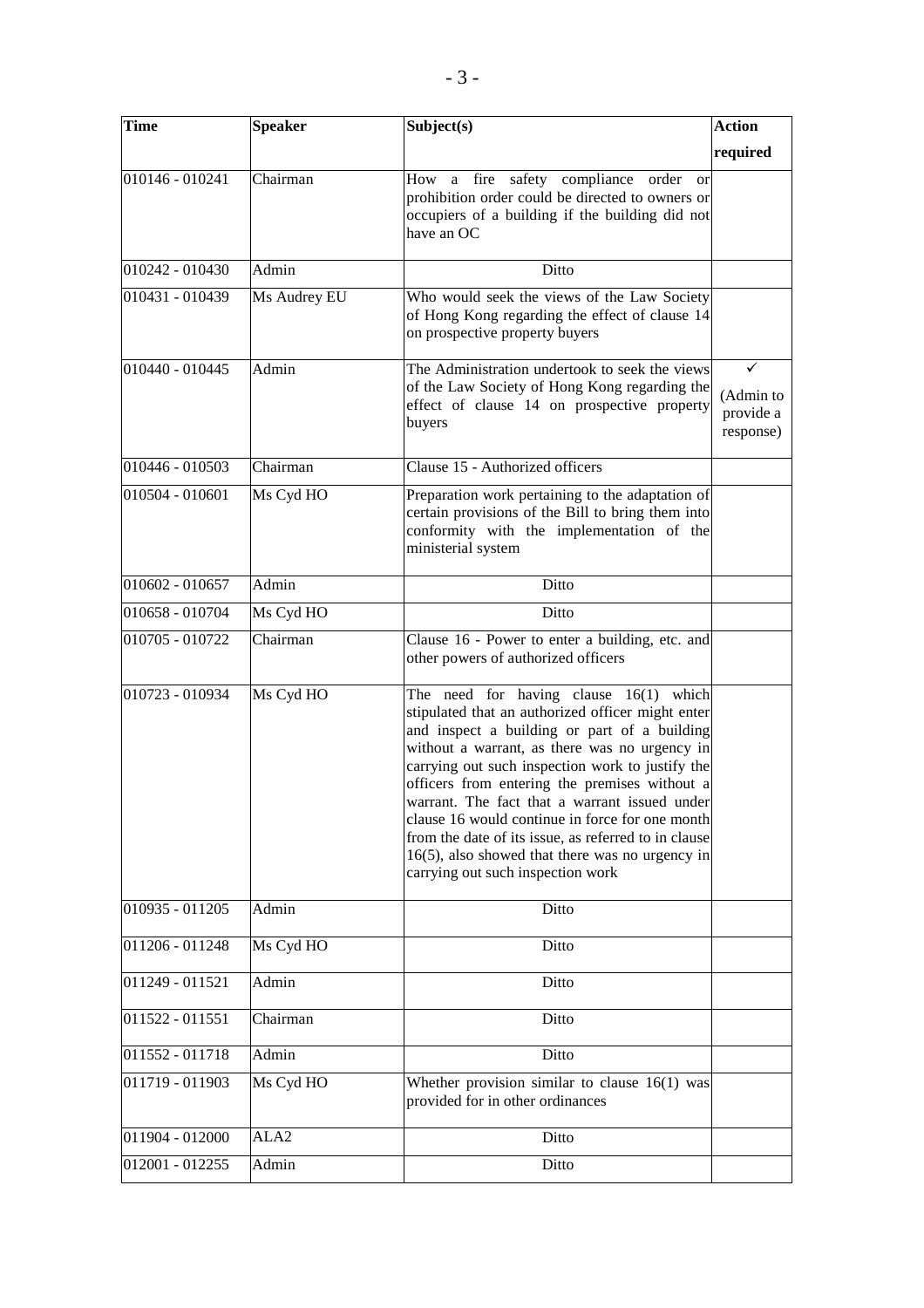| <b>Time</b>     | <b>Speaker</b>     | Subject(s)                                                                                                                                                                                                                                                                                                                                                                                                                                | <b>Action</b>                            |
|-----------------|--------------------|-------------------------------------------------------------------------------------------------------------------------------------------------------------------------------------------------------------------------------------------------------------------------------------------------------------------------------------------------------------------------------------------------------------------------------------------|------------------------------------------|
|                 |                    |                                                                                                                                                                                                                                                                                                                                                                                                                                           | required                                 |
| 012256 - 012401 | ALA <sub>2</sub>   | Consideration should be given to following the<br>arrangements under the Fire Services Ordinance<br>whereby the power of the Director of Fire<br>Services to enter premises intended for domestic<br>purposes was exercisable only in circumstances<br>where 24 hours' notice in writing of the intended<br>entry had been given to the occupiers                                                                                         |                                          |
| 012402 - 012616 | Ms Cyd HO          | Ditto                                                                                                                                                                                                                                                                                                                                                                                                                                     |                                          |
| 012617 - 012807 | Mr LAU Ping-cheung | Echoed similar views expressed by Ms HO, and<br>suggested that the word "or" referred to in<br>clause $16(1)(a)$ should be replaced with the<br>word "and"                                                                                                                                                                                                                                                                                |                                          |
| 012808 - 013027 | Admin              | The Administration would consider whether<br>obtaining agreement from owners or occupiers<br>of the intended entry would be a more<br>appropriate measure for authorized officers to<br>enter and inspect the premises without warrant<br>Explained the intent of clause $16(1)(a)$ and (b)                                                                                                                                               | ✓<br>(Admin to<br>provide a<br>response) |
| 013028 - 013059 | Mr LAU Ping-cheung | Maintained his view that the word "or" referred<br>to in clause $16(1)(a)$ should be replaced with the<br>word "and"                                                                                                                                                                                                                                                                                                                      |                                          |
| 013100 - 013222 | Admin              | Reiterated the intent of clause $16(1)(a)$ and (b)                                                                                                                                                                                                                                                                                                                                                                                        |                                          |
| 013223 - 013234 | Mr LAU Ping-cheung | Whether provisions similar to clause $16(1)(a)$<br>and (b) were provided for in other ordinances                                                                                                                                                                                                                                                                                                                                          |                                          |
| 013235 - 013408 | Admin              | Ditto                                                                                                                                                                                                                                                                                                                                                                                                                                     |                                          |
| 013409 - 013423 | Mr LAU Ping-cheung | Whether the types of buildings covered by<br>clause 16 included domestic buildings and<br>domestic parts of composite buildings                                                                                                                                                                                                                                                                                                           |                                          |
| 013424 - 013432 | Admin              | Ditto                                                                                                                                                                                                                                                                                                                                                                                                                                     |                                          |
| 013433 - 013544 | ALA2               | Clause $16(1)$ and (2) might not be consistent<br>with Article 14 of the Hong Kong Bill of Rights<br>which guaranteed that "no one shall be<br>subjected to arbitrary or unlawful interference<br>privacy,<br>with<br>his<br>family,<br>home<br><sub>or</sub><br>correspondence" and with Article 29 of the<br>Basic Law which prohibited "arbitrary or<br>unlawful search of, or intrusion into, a resident's<br>home or other premises" |                                          |
| 013545 - 013655 | Ms Audrey EU       | Whether owners or occupiers would commit an<br>offence under clause 18 if they refused to allow<br>authorized officers to enter their premises for<br>inspection without a warrant                                                                                                                                                                                                                                                        |                                          |
| 013656 - 013908 | Admin              | Recalled written response to ALA's comments<br>that clause $16(1)$ and (2) was consistent with<br>Article 14 of the Hong Kong Bill of Rights and<br>with Article 29 of the Basic Law. Response to<br>Ms EU's question                                                                                                                                                                                                                     |                                          |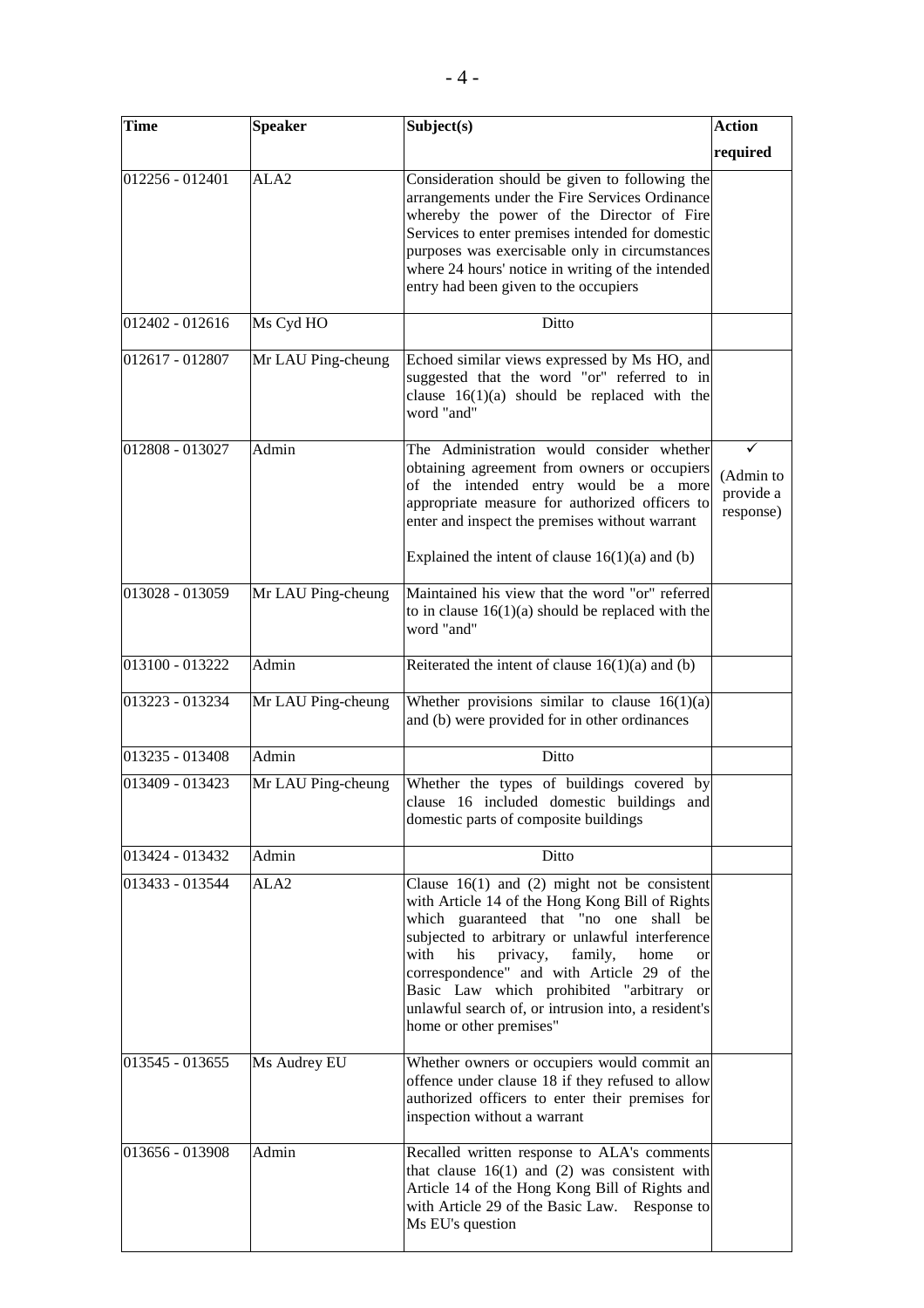| <b>Time</b>     | <b>Speaker</b>   | Subject(s)                                                                                                                                                                                                                                                                                                                                                              | <b>Action</b>                       |
|-----------------|------------------|-------------------------------------------------------------------------------------------------------------------------------------------------------------------------------------------------------------------------------------------------------------------------------------------------------------------------------------------------------------------------|-------------------------------------|
|                 |                  |                                                                                                                                                                                                                                                                                                                                                                         | required                            |
| 013909 - 013926 | Ms Audrey EU     | Considered that owners or occupiers might still<br>commit an offence under clause 18 for refusing<br>authorized officers to enter their premises<br>without a warrant to carry out inspection work<br>even if the owners or occupiers had reasonable<br>excuse to do so, having regard to the provision<br>in clause $16(1)$                                            |                                     |
| 013927 - 013948 | Admin            | The Administration would advise on whether<br>owners or occupiers would commit an offence<br>under clause 18 if they refused authorized<br>officers to enter their premises without a<br>warrant to carry out inspection work                                                                                                                                           | (Admin to<br>provide a<br>response) |
| 013949 - 014134 | Miss CHOY So-yuk | Echoed similar views expressed by members<br>regarding clause $16(1)$ and $(2)$                                                                                                                                                                                                                                                                                         |                                     |
| 014135 - 014259 | Ms Cyd HO        | Reiterated her views about amending clause 16<br>to the effect that a court warrant should be<br>required to authorize entry and inspection of a<br>domestic building or the domestic parts of a<br>composite buildings; or as an alternative to a<br>court warrant, to give a 24 hours' prior notice in<br>writing to the owners or occupiers of the<br>intended entry |                                     |
| 014300 - 014315 | Admin            | Reiterated that the Administration would review<br>clause 16, taking into account members' views<br>expressed at the meeting                                                                                                                                                                                                                                            |                                     |
| 014316 - 014454 | Chairman         | The Administration should also consider the<br>appropriateness of including all police officers<br>as one type of authorized officers in enforcing<br>the Bill                                                                                                                                                                                                          | (Admin to<br>provide a<br>response) |
| 014455 - 014621 | Chairman         | Clause 17 - Authorized officers may request<br>information about ownership or occupation of<br>building                                                                                                                                                                                                                                                                 |                                     |
| 014622 - 014712 | Ms Audrey EU     | Definition of "a person" referred to in clause<br>17(1)                                                                                                                                                                                                                                                                                                                 |                                     |
| 014713 - 014814 | Admin            | Ditto                                                                                                                                                                                                                                                                                                                                                                   |                                     |
| 014815 - 014851 | Ms Audrey EU     | The need for having clause 17                                                                                                                                                                                                                                                                                                                                           |                                     |
| 014852 - 015038 | Admin            | Ditto                                                                                                                                                                                                                                                                                                                                                                   |                                     |
| 015039 - 015108 | Ms Audrey EU     | Considered using the words "may ask a person"<br>referred to in clause $17(1)$ as too wide and open-<br>ended                                                                                                                                                                                                                                                           |                                     |
| 015109 - 015159 | Admin            | Ditto                                                                                                                                                                                                                                                                                                                                                                   |                                     |
| 015200 - 015224 | Ms Audrey EU     | Whether the word "identify" referred to in<br>clause $17(1)$ included the address of the owner<br>or occupier                                                                                                                                                                                                                                                           |                                     |
| 015225 - 015246 | Admin            | Ditto                                                                                                                                                                                                                                                                                                                                                                   |                                     |